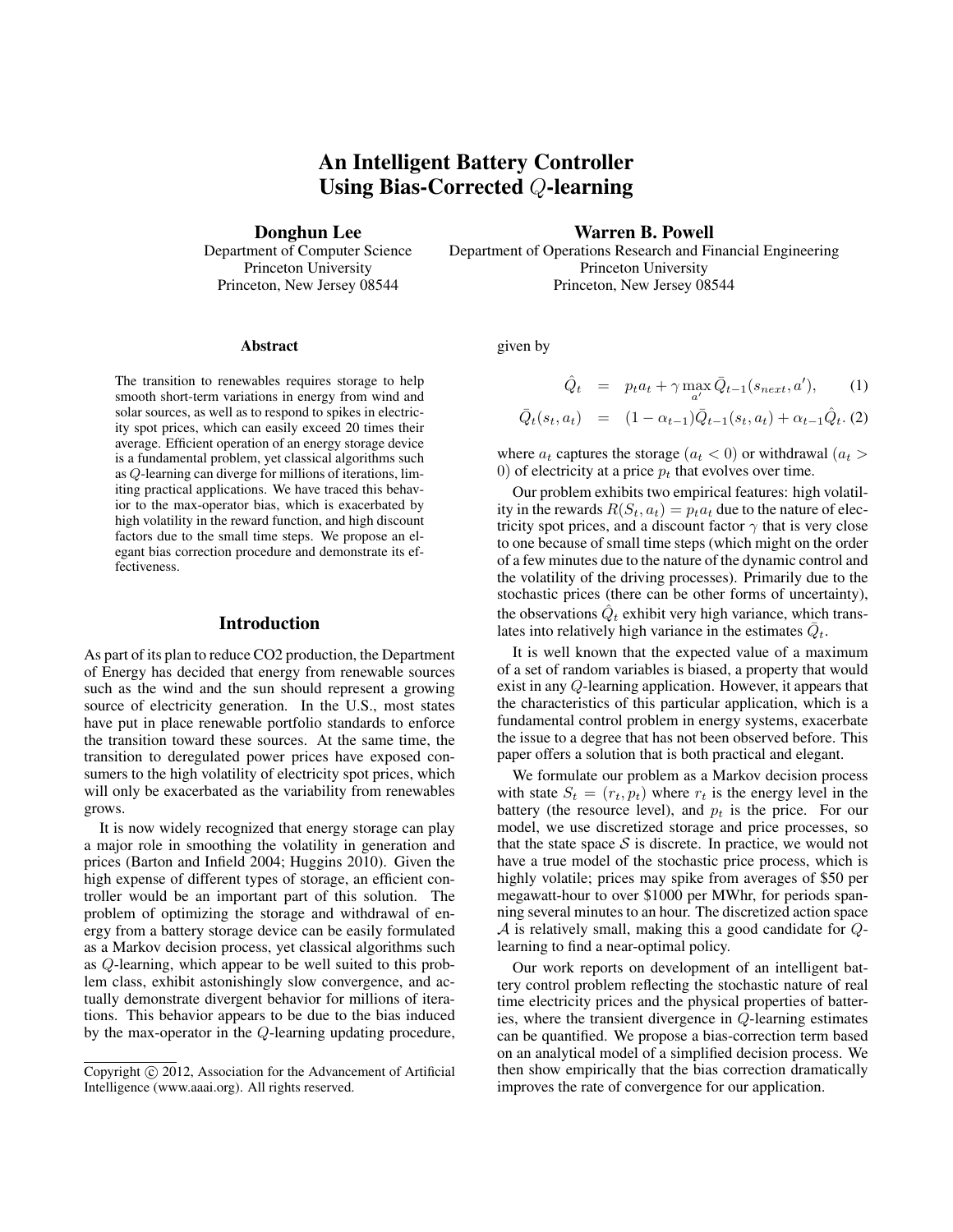

Figure 1: Electricity spot prices for ERCOT Texas.

#### The model

We formalize the intelligent battery control problem as a MDP as follows. Given the state  $S_t \in \mathcal{S}$  with  $S_t = (r_t, p_t)$ , we assume we have a stochastic prices process  $p_{t+1}$  =  $p_t+\hat{p}_{t+1}$ . Let  $\omega=(\hat{p}_1,\hat{p}_2,\ldots)$  be a sample realization of the price process with  $\omega \in \Omega$ , and where  $\mathfrak F$  is a sigma-algebra on  $\Omega$  with filtrations  $\mathfrak{F}_t$ . We let  $(\Omega, \mathfrak{F}, \mathcal{P})$  be our probability space, where  $P$  is a probability measure on  $(\Omega, \mathfrak{F})$ . The problem is to find a policy  $\pi(S_t)$  that returns an action  $a_t \in \mathcal{A}$  that solves

$$
\max_{\pi \in \Pi} \mathbb{E} \sum_{t=0}^{\infty} \gamma^t R(S_t, \pi(S_t)),
$$

where  $\gamma$  is a discount factor and  $\Pi$  is a set of admissible policies adapted to the filtration  $\mathfrak{F}_t$ . It is well known that an optimal policy is characterized by Bellman's equation

$$
V(S_t) = \max_{a \in \mathcal{A}} \left( R(S_t, a) + \gamma \mathbb{E} \left[ V(S_{t+1}) | S_t \right] \right), \tag{3}
$$

where  $S_{t+1} = \mathcal{T}(S_t, a_t, \hat{p}_{t+1})$  is derived from the transition function  $T$ . We do not have access to the model  $T$ , and nor can we compute the expectation. For this reason, Qlearning, given by equations  $(1)$  -  $(2)$ , is an attractive algorithmic strategy, and is supported by powerful convergence theory (Tsitsiklis 1994; Jaakkola, Jordan, and Singh 1994).

Perhaps the biggest challenge in our research is the price process, which is well known to be heavy-tailed. An average wholesale price is approximately \$50 per MWhr, with spikes that regularly exceed \$1,000 per MWhr, as shown in figure 1. This has been recognized and studied by a number of authors (see, for example, (Eydeland and Wolyniec 2003; R. Huisman 2003). (Kim and Powell 2011) makes an empirical case that the distribution has infinite variance, and is well-modeled by a scaled Cauchy distribution. This heavytailed property adds to the overall level of variability in the observations of rewards, and hence the variance of  $\hat{Q}$ .

We use a mean-reverting jump diffusion model proposed in (Cartea and Figueroa 2005) for our experimental work, which models the log of the price process  $Y_t = \log (P_c + c)$ 

where  $c$  is an appropriately chosen shift constant to avoid zero or negative prices. The log-price model is given by

$$
dY_t = \alpha(\mu - Y_t)dt + \sigma dW_t + dN_t,
$$

where  $\mu$  is the long term equilibrium price,  $\alpha$  is the mean reversion rate,  $W_t$  is a Brownian motion and  $N_t$  is a Poisson jump process with parameter (mean rate)  $\lambda$ .  $\alpha$ ,  $\mu$ ,  $\sigma$  and  $\lambda$ are estimated from data on a rolling basis.

# Transient bias in Q-learning

As shown in equations (1)-(2),  $\overline{Q}_t(s_t, a_t)$  is a statistical estimate, which means that  $\max_{a} \tilde{Q}_{t}(s_{t}, a_{t})$  will be biased upward. As a result, the observations  $\hat{Q}_t$  are biased upward, introducing a bias into the estimates  $\bar{\phi}_t$ . When the discount factor  $\gamma$  is close to 1 (as it is in our application), the effect is significant.

The effect of this particular bias in applications has been observed earlier in estimating asset values in finance (Brown 1974), and by authors in reinforcement learning (Thurn and Schwartz 1993; Ormoneit and Sen 2002), management science (Smith and Winkler 2006) and in operations research (Powell 2007). (Kaelbling, Littman, and Moore 1996) discusses the dangers of combining the max operator with function approximations. As of this writing, the bias does not seem to have caused serious practical problems, and relatively few have proposed corrections (exceptions include (Powell 2007) and (van Hasselt 2010)).

Reinforcement learning algorithms that recognize the max-operator bias either explicitly handle the bias as special cases (for example, (da Motta Salles Barreto and Anderson 2008)), or avoid it altogether by decoupling the max-biased sampling step and the stochastic approximation step as in (Reynolds 2001; van Hasselt 2010). For example, double  $\hat{Q}$ -learning keeps track of two sets of estimates of  $\overline{Q}_{t-1}$  to use one randomly selected set of estimate to make decisions to generate sample realizations of  $\hat{Q}_t$  and use the other estimate to perform stochastic approximation to update  $\overline{Q}_t$  (van Hasselt 2010).

In this work, we 1) illustrate the minimal condition to cause the transient max-induced bias in Q-learning, 2) propose bias-corrected Q-learning algorithm that corrects the illustrated bias problem, and 3) report the improved performance of our algorithm in the intelligent battery control problem where the transient bias degrades the performance of Q-learning.

# Some initial results

First, we define a convenient term to analyze transient bias: Definition 1 (Actual max-induced bias). *The actual* max*bias induced by* Q*-learning at iteration* t *for state-action pair* (s, a) *is defined as:*

$$
b_{t}\left( s,a\right) :=\bar{Q}_{t}\left( s,a\right) -\bar{Q}_{t}^{\ast }\left( s,a\right) ,
$$

where  $\bar{Q}_t$  is the  $Q$  value after iteration  $t$ , and  $\bar{Q}_t^*$  is the "ora*cle" Q estimate calculated with the exactly same algorithm (taking the same action as that used to calculate*  $\overline{Q}_t$ *) but with full knowledge of the underlying MDP, including the true reward function.*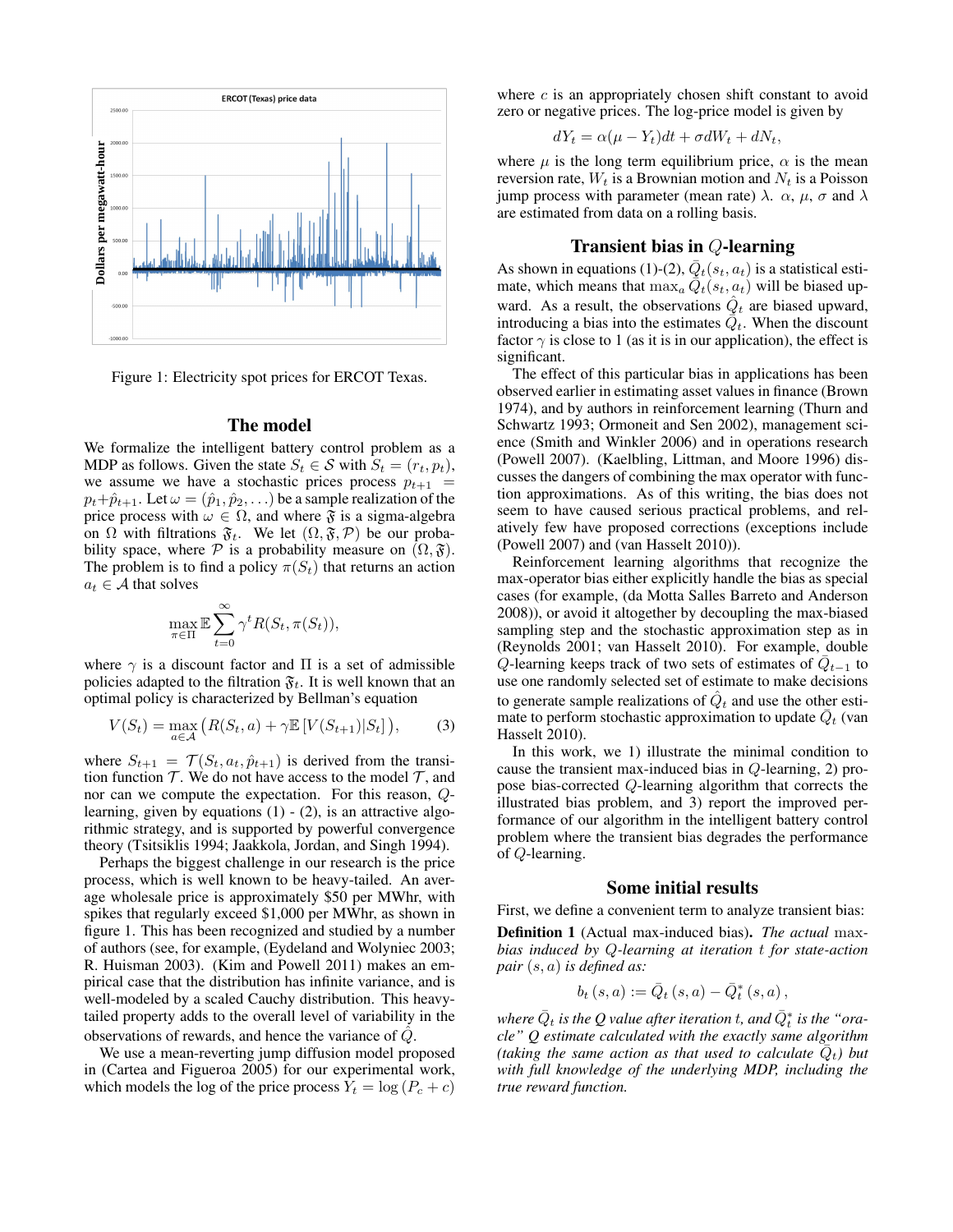We first develop bounds on the bias for a simplified system with a single state.

Proposition 2 (Bounds on the bias for a single-state system). *For an MDP with a single state, multiple actions,*  $R(a) :=$  $\mathbb{E}R(a) + \hat{\varepsilon}, \mathbb{E}\hat{\varepsilon} = 0, \text{Var}\hat{\varepsilon} \neq 0,$ 

$$
b_t \leq \left(\hat{R}\left(a_t\right) - R\left(a_t^*\right)\right).
$$

*We also have*

$$
\mathbb{E}b_t\geq 0.
$$

*Proof.* For Q-learning with an  $\epsilon$ -greedy learning policy in iteration  $t < \infty$ ,  $s_t$ , the estimates  $\overline{Q}_t$  are given as deterministic values. With probability  $\epsilon > 0$ , a greedy action  $a_t$  will be made such that the sample  $\hat{Q}_t$  for update in iteration t will be:

$$
\hat{Q}_t \leftarrow \max_{a \in \mathcal{A}(s_t)} \left( \hat{R}(s_t, a) + \gamma \max_{a' \in \mathcal{A}(s_{t+1})} \bar{Q}_{t-1}(s_{t+1}, a') \right).
$$

Here, the single state condition ( $|S| = 1$ ) is used to remove complicated dependency of  $\max_{a' \in A} \overline{Q}_{t-1} (s_{t+1}, a')$ and isolate max  $\hat{R}$  as the source of max-bias. The immediate consequence is as follows:

$$
\max_{a' \in \mathcal{A}(s_{t+1})} \bar{Q}_{t-1}(s_{t+1}, a') \xrightarrow{\text{single}} \max_{a' \in \mathcal{A}} \bar{Q}_{t-1}(a') =: \bar{Q}_{t-1}^M,
$$

where  $\bar{Q}_{t-1}^M$  is a deterministic value at iteration t, which is independent from  $\max_{a \in \mathcal{A}(s_t)}$  operator, without loss of generality. Now, the sample  $\hat{Q}_t$  becomes

$$
\hat{Q}_t \leftarrow \max_{a \in \mathcal{A}} \left( \hat{R}(a) \right) + \gamma \bar{Q}_{t-1}^M
$$

$$
= \hat{R}(a_t) + \gamma \bar{Q}_{t-1}^M,
$$

where  $a_t := \argmax_{a \in \mathcal{A}} (\hat{R}(a)) + \gamma \bar{Q}_{t-1}^M$ .

Denote the corresponding true reward function  $R(\cdot) :=$  $\mathbb{E}\hat{R}(\cdot)$ , the true best action  $a_t^* = \arg \max_{a \in \mathcal{A}} (R(a))$ , and the oracle Q sample  $\hat{Q}^*$ . Then the actual max-bias at iteration  $t$  shown in Definition 1 becomes:

$$
b_{t} = \bar{Q}_{t} - \bar{Q}_{t}^{*}
$$
  
=  $\alpha_{t-1} \left( \hat{Q}_{t} - \hat{Q}_{t}^{*} \right)$   
=  $\alpha_{t-1} \left( \hat{R} \left( a_{t} \right) - R \left( a_{t}^{*} \right) \right)$   
 $\leq \left( \hat{R} \left( a_{t} \right) - R \left( a_{t}^{*} \right) \right).$ 

To account for unobservable randomness in iteration  $t$ , take the expectation (over  $W_t$ ), with the usual case of using nonnegative stepsizes  $\alpha_t$ , we obtain

$$
\mathbb{E}b_t = \mathbb{E}\left[\alpha_{t-1}\left(\tilde{R}\left(a_t\right) - R_O\left(a_t\right)\right)\right]
$$
  
\n
$$
= \alpha_{t-1}\mathbb{E}\left[\left(\tilde{R}\left(a_t\right) - R_O\left(a_t\right)\right)\right]
$$
  
\n
$$
= \alpha_{t-1}\left(\mathbb{E}\left[\tilde{R}\left(a_t\right)\right] - R_O\left(a_t\right)\right)
$$
  
\n
$$
= \alpha_{t-1}\left(\mathbb{E}\left[\max_{a \in \mathcal{A}}\left(\hat{R}(a)\right)\right] - R_O\left(a_t\right)\right) \qquad (4)
$$
  
\n
$$
\geq \alpha_{t-1}\left(\mathbb{E}\left[\max_{a \in \mathcal{A}}\left(\hat{R}(a)\right)\right] - \max_{a \in \mathcal{A}}\left(\mathbb{E}\left[\hat{R}\left(a\right)\right]\right)\right)
$$
  
\n
$$
\geq 0, \qquad (5)
$$

where to get equation 5, apply Jensen's inequality,  $\mathbb{E}\left[\max_{a\in\mathcal{A}}\left(\hat{R}(a)\right)\right] \,\geq\, \max_{a\in\mathcal{A}}\left(\mathbb{E}\left[\hat{R}(a)\right]\right).$   $\mathbb{E}b_t \,\geq\, 0$ implies the existence of max-induced bias in iteration  $t \leq$  $\infty$  as in proposition 2.

An immediate corollary of proposition 2 is that the maxinduced bias is transient, and does not affect the asymptotic convergence of Q-learning.

Corollary 3 (Max-bias is transient). *Proposition 2 implies:*

$$
\mathbb{E}b_t \xrightarrow{t \to \infty} 0
$$

*Proof.* The result follows immediately from Proposition 2 and the requirement that  $\alpha_t \xrightarrow{t \to \infty} 0$ .  $\Box$ 

This analysis hints at the importance of the stepsize rule as shown in equation 4. Generally, a larger stepsize normally produces faster initial convergence (if no noise is present), but it also increases the bias. A smaller stepsize reduces the effect of the noise which reduces the bias, but it slows convergence in a process without noise.

# Bias-corrected Q-learning

Our bias-corrected form of Q-learning introduces a bias correction term  $B_{t-1}$  which produces the following algorithm:

$$
\bar{Q}_{t}(s_{t}, a_{t}) \leftarrow (1 - \alpha_{t-1}(s_{t}, a_{t})) \bar{Q}_{t-1}(s_{t}, a_{t}), \n+ \alpha_{t-1}(s_{t}, a_{t}) (\hat{Q}_{t} - B_{t-1}(s_{t}, a_{t})) \n\hat{Q}_{t} \leftarrow (\bar{R}_{t-1}(s_{t}, a_{t}) + \gamma \max_{a' \in \mathcal{A}} \bar{Q}_{t-1}(s_{t+1}, a')) .
$$

such that the additive correction term  $B_{t-1}$  cancels out the max-induced bias in  $\bar{Q}_t$  in conditional expectation given all information up to iteration  $t - 1$  as

$$
\mathbb{E}\left[b_t|\mathfrak{F}_{t-1}\right]:=\mathbb{E}\left[\bar{Q}_t-\bar{Q}_t^*|\mathfrak{F}_{t-1}\right]=0
$$

which is reduced to the following condition

$$
\mathbb{E}\left[\hat{Q}_t - B_{t-1}|\mathfrak{F}_{t-1}\right] = \mathbb{E}\left[\hat{Q}_t^*|\mathfrak{F}_{t-1}\right]
$$

Our bias correction term is designed to satisfy the above condition, with a model which assumes that we have an infinite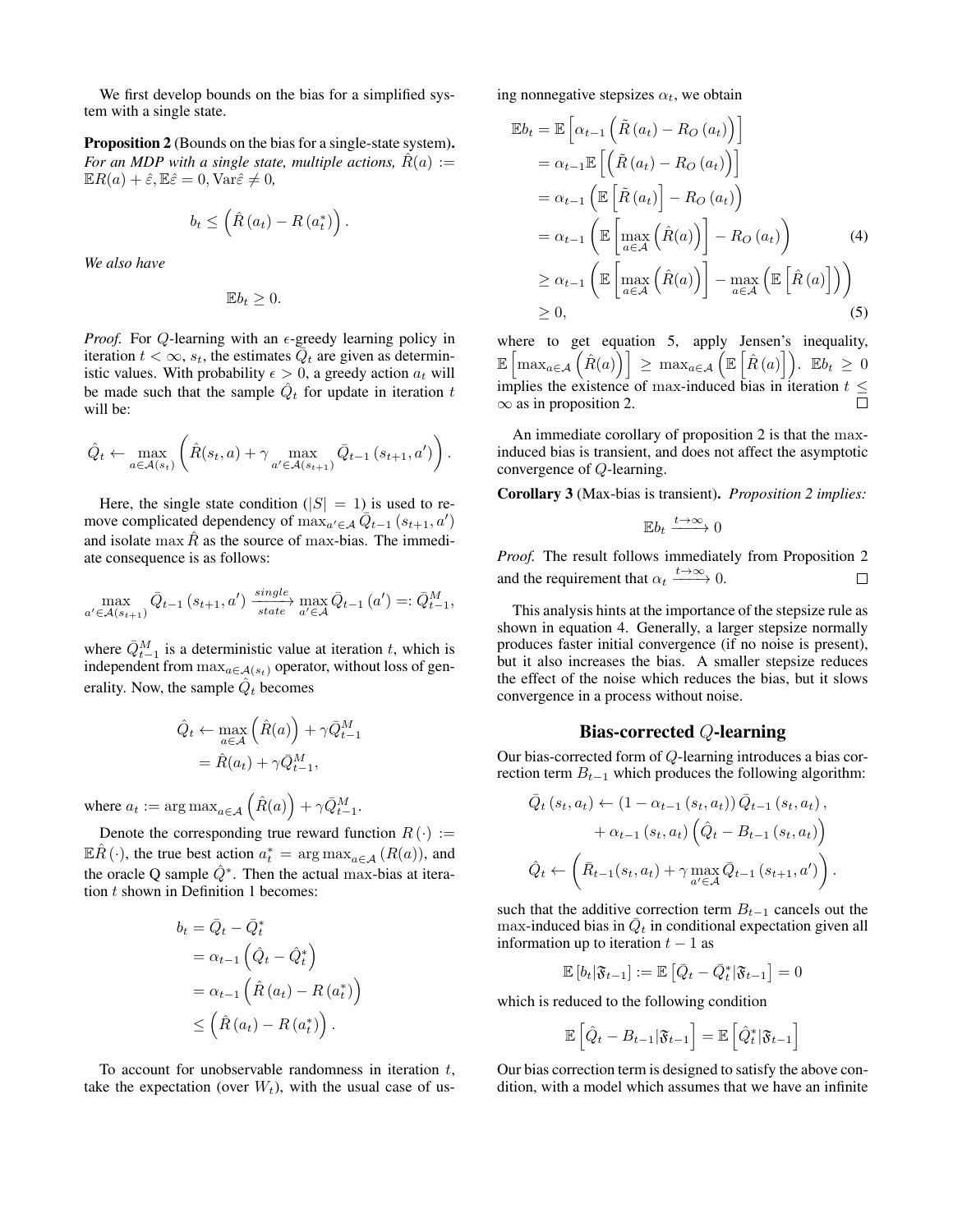number of actions, all with the same distribution of rewards. Our bias correction term is computed as

$$
B_{t-1}(s_t, a_t) \leftarrow \left(\frac{\xi}{b} + b\right) \bar{\sigma}_{t-1}^{(s_t, a_t^*)},
$$

where the terms used above are defined as

$$
\bar{R}_{t-1}(s, a) := \frac{1}{N_{t-1}(s, a)} \sum_{i=1}^{t-1} (\hat{R}_i \mathbb{I}((s, a) = (s_i, a_i)))
$$
\n
$$
N_{t-1}(s, a) := \sum_{i=1}^{t-1} (\mathbb{I}((s, a) = (s_i, a_i))),
$$
\n
$$
b := (2 \log |\mathcal{A}| - \log \log |\mathcal{A}| - \log 4\pi)^{\frac{1}{2}},
$$
\n
$$
\xi := 0.5774 \text{ (Euler-Mascheroni constant)},
$$

$$
\bar{\sigma}_{t-1}^{(s_t, a_t^*)} := \sqrt{\text{Var}\bar{R}_{t-1}(s_t, a_t^*)},
$$
  
\n
$$
a_t^* := \arg \max_{a \in \mathcal{A}} \bar{Q}_{t-1}(s_t, a)
$$

We next show the asymptotic behavior of bias-corrected Q-learning using the following theorem:

Theorem 4 (Bias-correction). *Assuming that the distribution of*  $\hat{R}(a)$  *is the same for all a, we have* 

$$
\lim_{|\mathcal{A}| \to \infty} \mathbb{E}\left[\hat{Q}_t - B_{t-1}|\mathfrak{F}_{t-1}\right] = \mathbb{E}\left[\hat{Q}_t^*|\mathfrak{F}_{t-1}\right].\tag{6}
$$

*Proof.* We use the setting of a problem with a single state, an infinite number of actions and where the action  $\alpha$  is chosen greedily. We further assume that the reward for each action is distributionally the same.

Both sides of equation (6) can be simplified further (we also let  $\mathbb{E}_{t-1}[\cdot] = \mathbb{E}[\cdot|\mathfrak{F}_{t-1}]$  for notational simplicity), giving us

$$
\mathbb{E}_{t-1}(\hat{Q}_t - B_{t-1}) = \mathbb{E}_{t-1} \left[ \max_{a \in \mathcal{A}} \bar{R}_{t-1}(a) + \gamma \bar{Q}_{t-1}^M - B_{t-1} \right],
$$
  

$$
\mathbb{E}_{t-1} \hat{Q}_t^* = \mathbb{E}_{t-1} \left[ \max_{a \in \mathcal{A}} R(a) + \gamma \bar{Q}_{t-1}^M \right].
$$

Using the notation  $a_t^*$  for the true best action in a single state MDP, denote  $\max_{a \in \mathcal{A}} R(a) =: \mu_{a^*}$  which is a deterministic value since  $R(a) := \mathbb{E}\hat{R}(a)$ . Then simplifying the above equations results in the following equation which we will prove:

$$
\mathbb{E}_{t-1} \left[ \max_{a \in \mathcal{A}} \bar{R}_{t-1}(a) - B_{t-1} \right] = \mu_{a^*}.
$$
 (7)

Using definition of  $B_{t-1}$  in the left-hand side of equation (7) and simplifying (for notational simplicity,  $\overline{R}(\cdot) = \overline{R}_{t-1}(\cdot)$ , and  $\bar{\sigma}_{a^*} = \bar{\sigma}_{t-1}^{a_t^*}$ )

$$
\mathbb{E}_{t-1} \left[ \max_{a \in \mathcal{A}} \left( \bar{R}(a) \right) - B_{t-1} \right]
$$
\n
$$
= \mathbb{E}_{t-1} \left[ \frac{\bar{\sigma}_{a^*}}{b} \left( b \left( \max_{a \in \mathcal{A}} \left( \frac{\bar{R}(a) - \mu_{a^*}}{\bar{\sigma}_{a^*}} \right) - b \right) - \xi \right) + \mu_{a^*} \right]
$$
\n
$$
= \frac{\bar{\sigma}_{a^*}}{b} \left( \mathbb{E}_{t-1} \left[ b \left( \max_{a \in \mathcal{A}} \left( \frac{\bar{R}(a) - \mu_{a^*}}{\bar{\sigma}_{a^*}} \right) - b \right) \right] - \xi \right) + \mu_{a^*}
$$
\n
$$
= \mu_{a^*}.
$$
\n(8)

To get equation (8), apply lemma 5 to the expectation and use the fact that standard Gumbel distribution has mean  $\xi$ <br>(Euler-Mascheroni constant). (Euler-Mascheroni constant).

Lemma 5. *Given i.i.d. normally distributed random vari*ables  $X_1, X_2, \ldots X_N$ , the following convergence in distri*bution holds:*

$$
b_N\left(\max_{i\in\{1,2,\ldots,N\}}\left\{\frac{X_i-\mathbb{E}X_i}{\sqrt{\text{Var}X_i}}\right\}-b_N\right)\xrightarrow[N\to\infty]{d}\mathcal{G}\left(0,1\right),
$$

*where*

,

$$
b_N := (2 \log N - \log \log N - \log 4\pi)^{\frac{1}{2}}
$$

and  $\mathcal{G}(0,1)$  *is the standard Gumbel distribution.* 

*Proof.* The proof uses standard concepts from probability and is omitted.

 $\Box$ 

On average the bias correction term cancels out the bias in the worst case (infinite number of actions with identical reward distributions). This gives the underlying Q-learning algorithm robustness against abnormally positively biased samples driving  $\overline{Q}$  values up, resulting in temporary divergence which takes many iterations to be removed.

In most cases, the bias correction term overestimates the actual max-induced bias and puts negative bias on the stochastic sample. However, this is a much milder form of bias. In a maximization problem, positive bias takes many more iterations to be removed than negative bias because Qlearning propagates positive bias due to the max operator over  $\overline{Q}$  values.

#### Application: Intelligent Battery Control

The following model of MDP for an intelligent battery control problem is solved with a bias-corrected Q-learning algorithm.

- Battery size: 10 MWh (10 parallel batteries of 1 MWh).
- Battery charge/discharge rate: can charge or discharge 20% of maximum capacity in 15 minutes. Charge level is discretized in 10% increments.
- Electricity price fluctuation: Poisson process based jump diffusion process modeling. Transition function is calculated by Monte Carlo simulating the price process model.
- Reward function is the expense or the revenue made by charging or discharging.
- Time discretization and discount factor: each timestep is 15 minutes long, and  $\gamma = 0.99$  is used to sustain reasonable discount level after 96 timesteps.

#### Rationale behind the battery model

Different storage devices have different characteristics, among which power and capacity are the most relevant in the application in smart grid application modeling. Electrical storage devices, such as supercapacitors, have very high throughput but small capacity. Storage using potential energy, such as hydro-pump storage or compressed air electricity storage, can have high capacity but its construction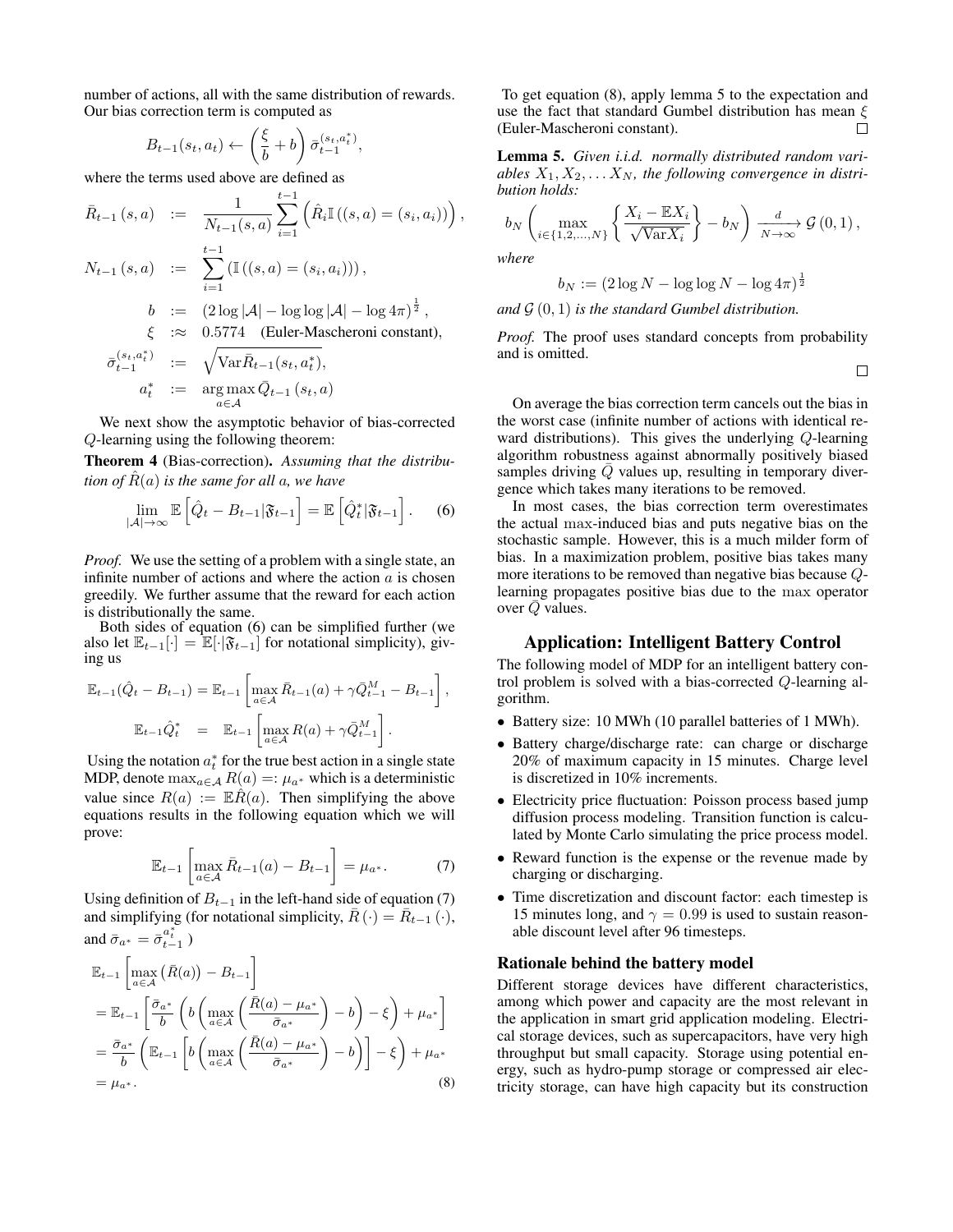requires time and large initial cost. Storage using chemical energy, such as lithium-ion batteries, is considered suitable for different applications in the smart grid, because there are different types of batteries with distinct power-capacity, discharge rates, cycle life, efficiency, and cost (Yang et al. 2011). Attractive candidates among chemical-based devices are lead-acid, lithium-ion and sodium-based batteries for their desirable electric properties and viability of real deployment (USDoE-OE 2011). These types of batteries typically have capacity ranging from 100 kWh to 10 MWh, with typical time to fully discharge in the 4 to 8 hour range (Yang et al. 2011). From these numbers, a unit battery in the simulation is modeled to have 1 MWh capacity and charge/discharge rate of 20% of capacity per time unit.

#### Electricity price process model

The electricity price process model used in the simulation is a jump diffusion process fitted to a real world data of deseasonalized log price of electricity.

The real world data  $P_t$  from the PJM western hub is first transformed into log prices as  $Y_t = \log (P_t + c)$  with a constant chosen to ensure the argument of log to be positive. Then  $Y_t$  is deseasonalized by subtracting a parametric seasonal element term,  $Y_t^s$ , and the remaining deseasonalized portion  $Y_t^{ds}$  is fitted to a jump diffusion process. Then, the time interval is discretized to get the following discrete time price process equation:

$$
Y_t^{ds} - Y_{t-\Delta t}^{ds} = \alpha \left( \mu - Y_{t-\Delta t}^{ds} \right) \Delta t + \sigma \sqrt{\Delta t} \varepsilon_t + N_t \quad (9)
$$

where the term with  $\varepsilon$  is the Brownian motion term and the term  $N_t$  is the jump term whose arrival is modeled with a compound Poisson process. Details of the model and the fitting process can be found in (Cartea and Figueroa 2005).

#### Experimental procedure

For bias-corrected Q-learning and Q-learning, the following simulation procedure is used. First, a price process of length 3 million samples is created from the price process model in equation (9). We then use the price process to execute the Q-learning and bias-corrected Q-learning algorithms. To compare the outcome of the two algorithms, all other parameters and settings are set the same. Wherever necessary, we performed a number of independent repetitions of the simulation procedures and report mean and standard deviation of the resulting values. Experiment-specific details are provided in each section.

To generate the true values  $\overline{V}$  of states that satisfies Bellman equation, we performed exact value iteration using the MDP setting described in the previous section. The discrete probability transition matrix used for exact value iteration is generated from Monte Carlo simulation of the price process model in equation (9). All values of any given state reported as "true value" are obtained in this manner, and used to explicitly show the bias in the estimated values from  $\overline{Q}$ .

# Comparison of estimated values between Q-learning and bias-corrected Q-learning

To illustrate the size and the duration of the bias in the value estimate  $\bar{V}$ , in figure 2 we plot how  $\bar{V}$  for a single

state changes over the number of samples used to learn  $\overline{Q}$ . The value estimate  $\overline{V}$  of a state s is calculated as  $\overline{V}_Q(s)$  = arg max<sub>a∈A(s)</sub>  $\overline{Q}(s, a)$ , using the  $\overline{Q}$ 's from bias-corrected Q-learning and Q-learning. The snapshots of  $\overline{Q}_t$  are used to calculate V for different value of the iteration counter  $t$ , which corresponds to the number of samples used.



Figure 2: A plot of value estimates of a state (with the battery charged at 50% of capacity and the electricity price of \$20 per MWhr), from Q-learning and bias-corrected Qlearning as well as the true value from exact value iteration. Bias in the estimated value is the difference between the estimate and the true value. The estimate from bias-corrected Q-learning shows significantly less bias than that from Qlearning. 50 independent repetitions are performed to compute the mean and the standard deviation values shown.

# Comparison of mean squared bias for states in empirical convergence

In practical cases where computing the true value is not feasible, the convergence of  $\overline{Q}$  values or value estimates  $\overline{V}$  are often decided by testing the change in the estimates remains smaller than a pre-defined threshold value. Emulating the situation, we impose an arbitrary empirical condition for testing convergence, and report the size of bias remaining in the value estimates that satisfied the empirical convergence criterion. The estimate  $\overline{V}(s)$  for a given state  $s$  is considered empirically converged at iteration  $t$ , if  $|\bar{V}_t(s) - \bar{V}_{t-1}(s)| < 10$ . At a given iteration t, we denote  $\mathcal{S}_{conv,t}$  as a set containing all states that satisfies the criterion and report the evolution of mean-squared bias of all empirically convergent states. Mean-squared bias is calculated as

$$
\text{MSB(t)} = \frac{1}{|\mathcal{S}_{conv,t}|} \sum_{s \in \mathcal{S}_{conv,t}} (\bar{V}_t(s) - V^*(s))^2
$$

where  $V^*(s)$  is the true value of state s.

In figure 3, we report the evolution of the mean squared bias value over the number of samples (or iteration counter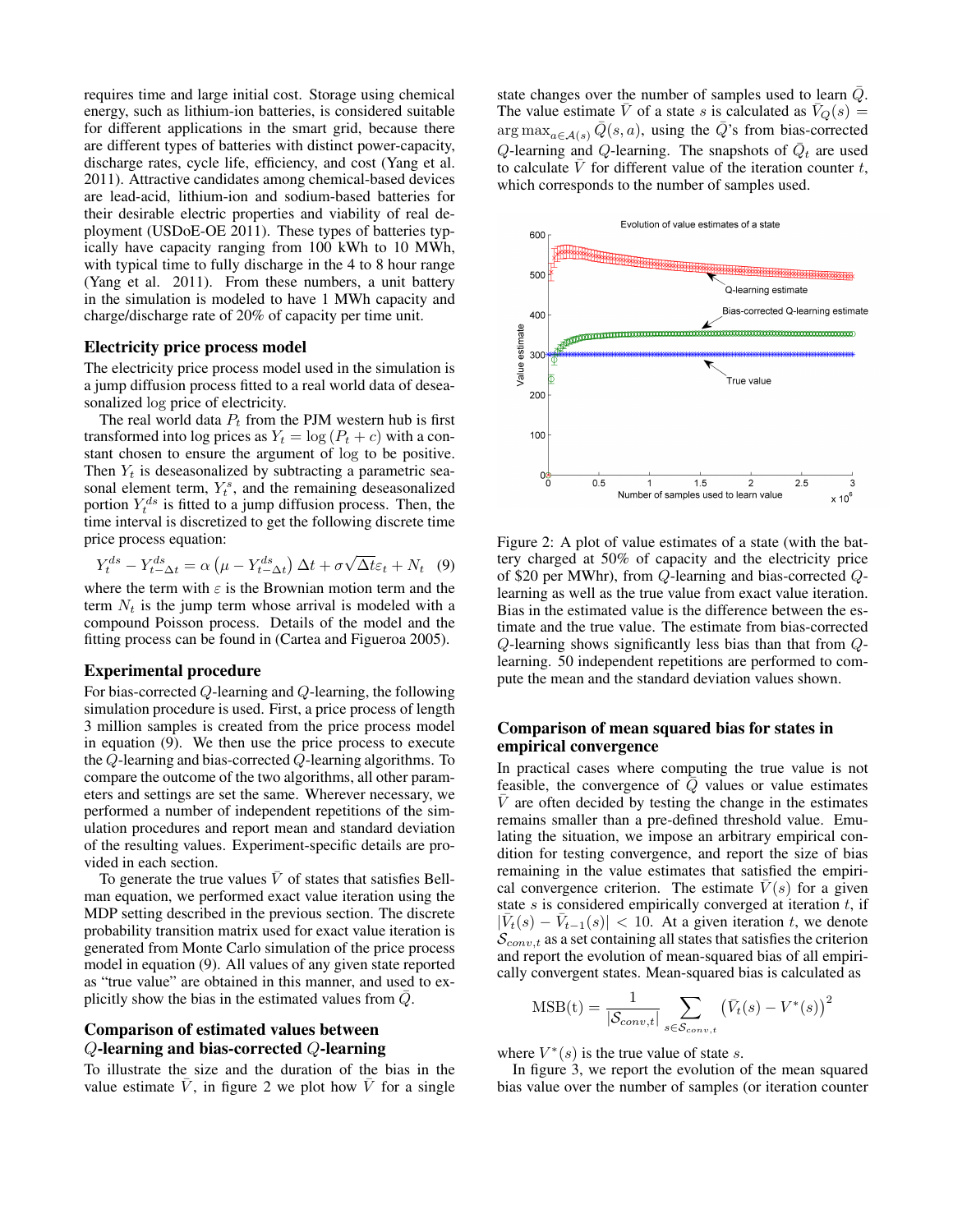t) used to learn  $\overline{Q}_t$  for both bias-corrected Q-learning and Q-learning using a harmonic stepsize rule. We also report the result with a constant stepsize rule to account for applications where users prefer a constant stepsize rule to deal with non-stationarity.



Figure 3: The evolution of mean squared bias for states with empirical convergence, for different learning algorithms and stepsize rules. At any given iteration counter  $t$ , the effect of max-induced bias is much more significant for Q-learning than bias-corrected Q-learning, with both harmonic and constant stepsize rules, as illustrated by significantly greater positive deviation from the value estimates from the true value. 50 independent repetitions are performed to compute the mean and the standard deviation values shown.

### Sum of rewards using policy learned

To illustrate how successfully bias-corrected Q-learning learns in the presence of max-induced bias, we report the sum of rewards of using the learned policy to control battery, where the policy is learned from solving the intelligent battery control problem modeled as a MDP.

To calculate the sum of rewards from using the learned policy given  $\overline{Q}$  estimates, the following procedure is used. From the estimates of  $\overline{Q}_t$  taken at any given iteration  $t$  of  $Q$ -learning and bias-corrected  $Q$ -learning, we construct a deterministic policy as follows:  $\pi_t(s)$  =  $\arg \max_{a \in A(s)} Q(s, a)$ . Then, we simulate a Markov decision process using an independently generated price process  $\{p_1, p_2, \ldots p_N\}$  where  $N = 30 \times 96 = 2880$  corresponding to the number of 15-minute-long timesteps over 30 days. At any given simulation iteration n, given a policy  $\pi_t$ , the decision  $a_n$  is made using the policy to obtain the corresponding reward as  $R_n^{\pi_t} = p_n a_n = p_n \pi_t(r_n, p_n)$ .

In figure 4, we report the undiscounted sum of rewards  $\sum_{n=1}^{N} R_n^{\pi_t}$  over a range of t up to 3 million samples. The figure shows clearly that the bias-corrected Q-learning policy outperforms the conventional Q-learning policy, with much faster convergence.



Figure 4: The undiscounted sum of rewards using policies from bias-corrected Q-learning and Q-learning, plotted against the number of samples taken to learn the policies. The learned policy from Q-learning suffers from the transient bias initially (up to 1 million samples), and requires 2 million additional samples to recover to the level where bias-corrected Q-learning reaches before 1 million samples. In the contrary, the learned policy from bias-corrected  $Q$ learning does not show the degraded performance in the initial samples, reflecting its robustness against the transient bias in Q-learning estimates. The reported mean and standard deviation are calculated from 50 independent repetitions.

### Conclusion

Bias corrected Q-learning asymptotically cancels the worst case bias due to the max-operator in Q-learning. In the simulated intelligent battery control problem, bias-corrected Q-learning shows significantly less transient bias in its estimated  $\overline{Q}$  than  $Q$ -learning. The estimate of  $\overline{Q}$  of bias-correct Q-learning shows significant bias correction compared to the estimate of Q-learning even when empirical convergence criteria is used to select subsets of states whose value estimate is deemed stable enough. In addition to reductions in the bias in value estimation, bias-corrected Q-learning learns better than Q-learning, as shown by the learned policy that results in significantly better performance measured in undiscounted finite-horizon sum of reward than that from Qlearning, especially in the earlier iterations where the noise in the estimates of the Q-factors produces the greatest bias.